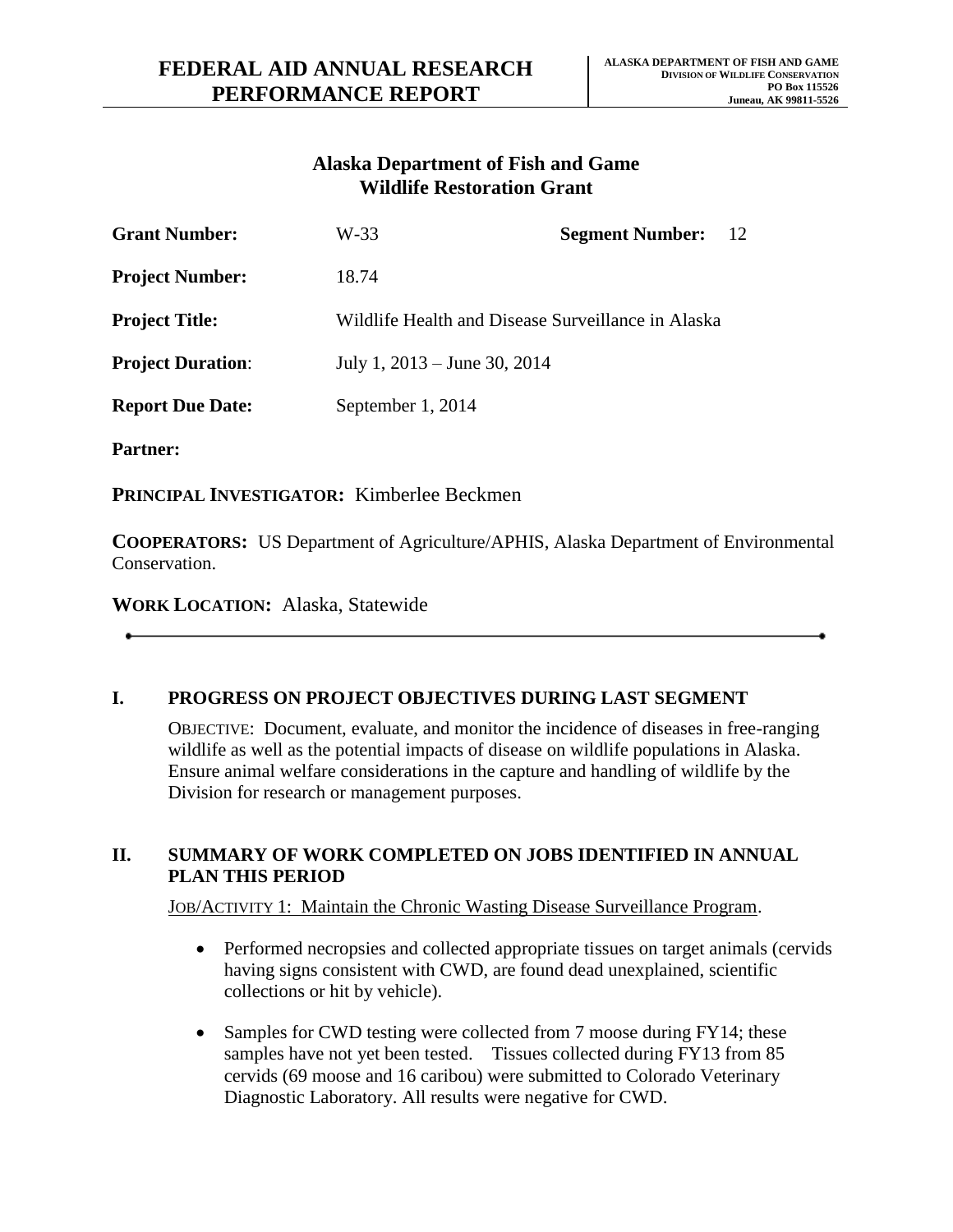Federal funds were used to pay for salaries, supplies and services on this task.

JOB/ACTIVITY 2: Maintain the blood, serum and tissue banks (archives).

- Accessioned  $\sim$  3200 blood / serum / swab samples from  $\sim$  300 individuals, including brown bear, wood bison, caribou (representing 7 herds), moose, and muskox.
- Accessioned frozen and/or fixed tissues for 239 new pathology cases (see details under Job 3).
- Nearly 300 samples were accessed from the archived samples and distributed to research collaborators, DWC and non-DWC investigators as well as graduate students to fulfill requests for tissue, blood, serum or carcasses. Research colleagues and investigators from the following institutions were represented: University of Alaska Fairbanks (UAF) Museum of the North, Department of Veterinary Medicine, Colorado State University, University of Calgary, Norwegian School of Veterinary Science, Haartman Institute- Finland, US National Parasite Collections and Animal Research Laboratories/USDA, Princeton University, University of New Mexico Museum of Southwestern Biology, US Fish and Wildlife Service, National Marine Fisheries, National Veterinary Services Laboratory, University of Pittsburg, University of Tennessee.

Federal funds were used to pay for salaries, supplies and services on this task.

JOB/ACTIVITY 3: Conduct disease and parasite surveillance and monitor changes in disease patterns.

- **Passive pathogen surveillance**: Conducted post-mortem examinations on 281 accessions of tissues, parasites, or whole carcasses presented by the public, as well as incidental takes such as road-kill, capture mortalities of other investigators, and animals found dead.
	- o Mammalian Cases: 239 total (81 hoofstock, 144 terrestrial carnivores/furbearers, 6 marine mammals, 8 rodents/lagomorphs, 15 bats).
	- o Other Cases: 11 birds and 31 ectoparasite only cases.
	- o Gross observations and morphometric (on carcasses) data recorded, diagnoses assigned when possible, and samples for ancillary diagnostic testing or research requests were collected. Whenever feasible, parasite identification and definitive diagnoses will be pursued through histopathology ( $n = 86$ ) cases).
	- o Monitored and recorded numerous public and department personnel reports regarding disease and parasites in wildlife. Callers, email correspondence as well as drop-ins occur throughout the year but questions are particularly heavy during the first months of the hunting season and during the calving periods.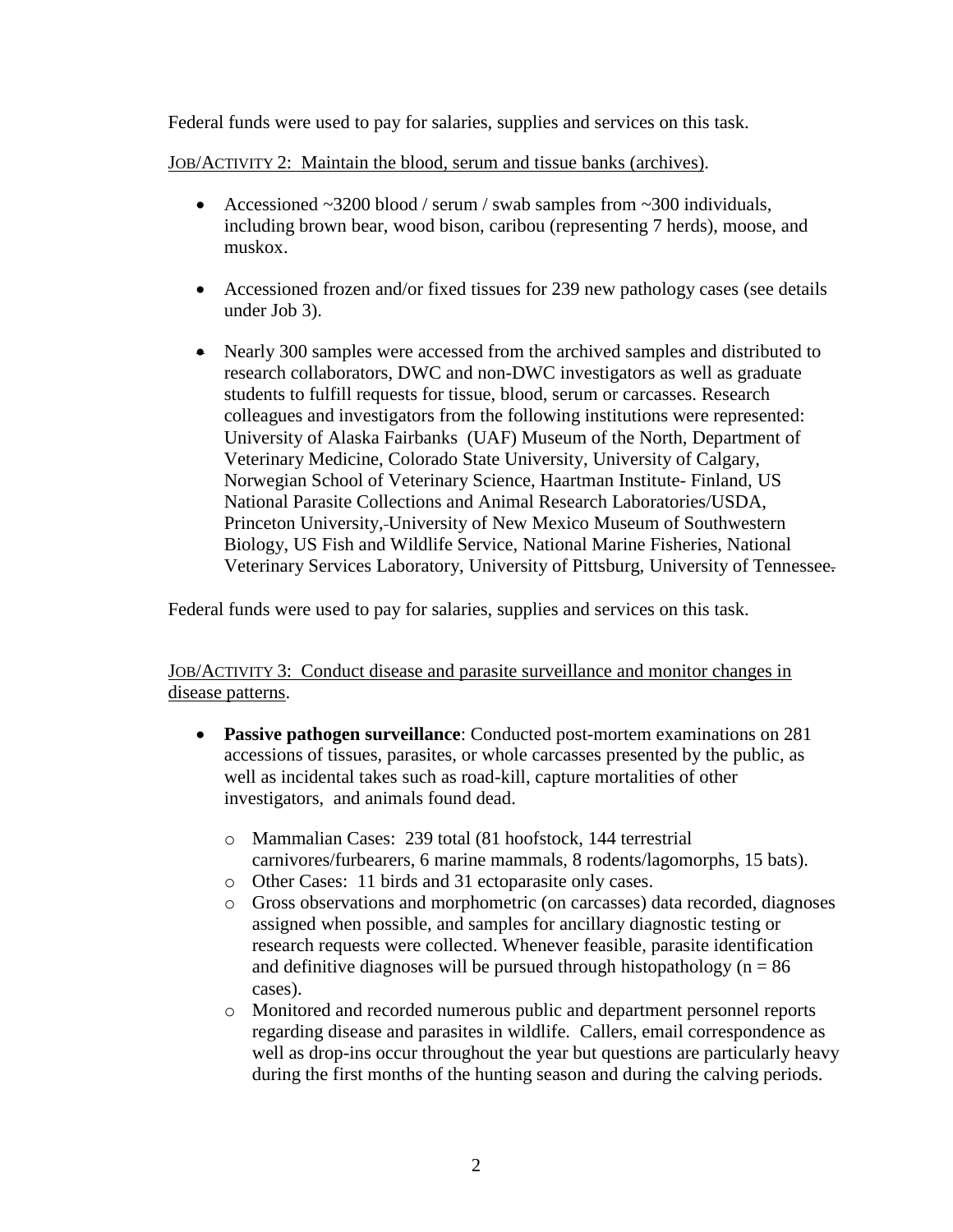- **Active pathogen surveillance:** As requested by biologists, there was a continuing investigation into the causes of neonate/fetal mortalities, especially the Teshekpuk  $(n=3)$  and Mulchatna  $(n=2)$  caribou herds, moose  $(n=10)$ , and muskox  $(n=2)$ .
- **Serosurveillance:** Submitted nearly 400 serum samples for  $\sim$  650 serologic tests; all test results are eventually entered into the DWC Serology Database. When feasible, test results were reported back to the biologist who requested them.
- **Respiratory Pathogen Screen:** Submitted 37 swabs for bacterial and viral PCR of respiratory pathogens from moose  $(n=27)$ , plains bison  $(n=23)$ , and wood bison (n=8). *Mycoplasma* surveillance in moose and bison was initiated after the discovery of *Mycoplasma spp* in a wood bison and moose.
- **Muskox Health Assessment**: Participated in conference call with University of Calgary colleagues including a new PhD student about the new developments in Erysipelothrix diagnoses and die-off of muskox in Canada and Alaska.
- **Caribou Herd Health Assessments:** Collaborated with a Alaska Veterinary Pathology Services on continuing to develop objective health scores for caribou herd health assessments.
- **Rangiferine Brucellosis:** Continued a collaborative research project on *Brucella* with colleagues in the Arctic Section of the Norwegian School of Veterinary Science in Tromsø, Norway utilizing a multi-species indirect ELISA. Many of the ~1400 serum samples have been analyzed and preliminary data results received. Results presented at meetings. An MPH/DVM student from Colorado State University spent 2 months in residence setting up the pan-Brucella ELISA in a lab on the UAF campus. She conducted CARD tests and ELISA on caribou and walrus. She also examined and tested testicles from 98 reindeer culled on Nunivak Island.
- **Parapoxvirus:** Dr. Morten Tryland, of the Section of Arctic Veterinary Medicine of the Norwegian School of Veterinary Science in Tromsø, Norway conducted parapoxvirus isolation and identification from caribou, muskox, Dall's sheep and mountain goat. He extracted DNA of parapox from tissues of suspected cases of contagious ecthyma in the species listed above. These included the first documented cases of parapox in caribou and a Sitka blacktailed deer in Alaska. It also confirmed some very subtle chronic ulcers and minute intradigital proliferative lesions as parapox. These DNA has been sequenced in Norway and phylogeny will be compared with other sequences in Genebank in hopes of identify the origin and probably spread of parapox among Alaskan ungulates.
- **Zoonotic fecal parasites of ungulates**: We continue to monitor for pthogenic strains of *Cryptospordium* and *Giardia*. a large sampling of available moose and a lesser number of caribou feces were tested for *Cryptospordium* and *Giardia* and the isolates sequenced Colorado State University in order to assess the prevalence and potential risk factors with this zoonotic parasite.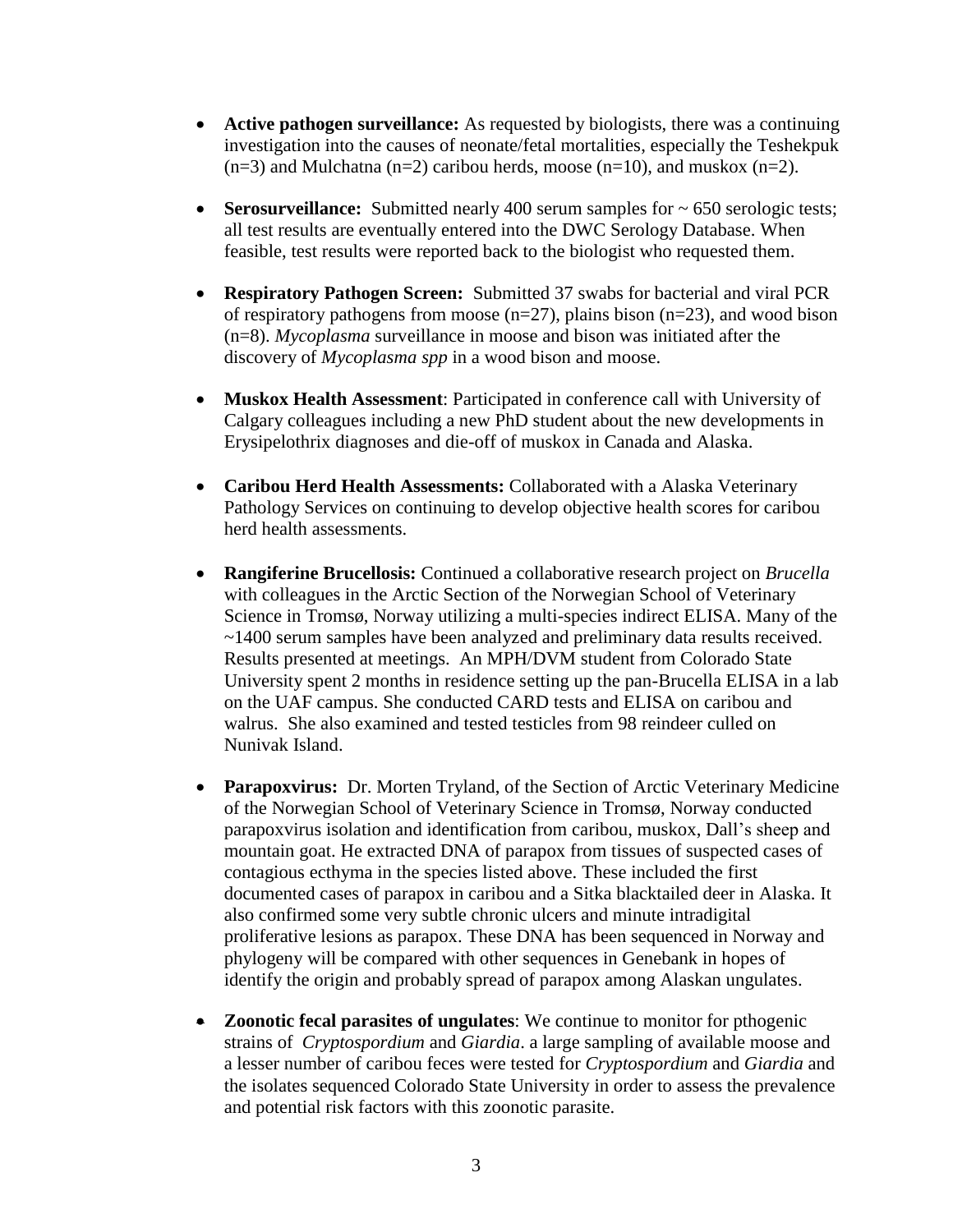**Enhanced Rabies Surveillance**: Using the DRIT method of rabies testing, we tested 414 samples of mammalian brain tissue. Nearly 200 of these were trapped foxes or wolves, screened to determine rabies prevalence in a 'random' sample. Federal funds were used to pay for salaries, supplies, travel and services on this task.

#### JOB/ACTIVITY 4: Monitor levels of environment contaminants in species of concern.

 Analyzed 29 new tissue samples from caribou, Dall's sheep, mountain goat, moose, and muskox for heavy metals.

JOB/ACTIVITY 5: Assess the nutritional trace mineral status of Dall's sheep, moose, muskox, mountain goat, and caribou.

- Submitted  $\sim$  500 blood, serum, liver, muscle, and/or kidney samples including those from Dall's sheep ( $n = 1$ ), moose ( $n = 333$ ), muskox ( $n = 6$ ), mountain goat (n  $= 1$ ), wood bison (n=94), and caribou (n = 78) for trace element screening, conducted at the Wyoming State Veterinary Laboratory.
- Approximately 2400 results generated from trace mineral analyses during and prior to FY14 were entered into the DWC Clinical Pathology database. DWC collaborator Kalin Seaton is working on data analysis of the moose samples.
- Compiled all available trace minerals results from Dall's sheep to examine relationship with risk of capture-related mortality as part of a Masters of Conservation Medicine thesis project of a Tufts University student.

Federal funds were used to pay for salaries, travel, supplies and services on this task.

JOB/ACTIVITY 6: Review literature; prepare annual progress reports, a final report, and manuscripts for publication in refereed literature.

- .
- Quarterly reports of rabies surveillance testing prepared for the Office of the State Veterinarian (DEC) and Section of Epidemiology (HSS).
- Presented an oral summary report of research projects and disease surveillance at the Regional staff meetings.
- Co-authored manuscripts were drafted, prepared for submission or submitted for review *(accepted and published listed in V. Publications section*).

*Submitted for review:* Metagenomic survey for viruses in Western Arctic Caribou, Alaska, through iterative assembly of taxonomic.units Anita C. Schürch, Debby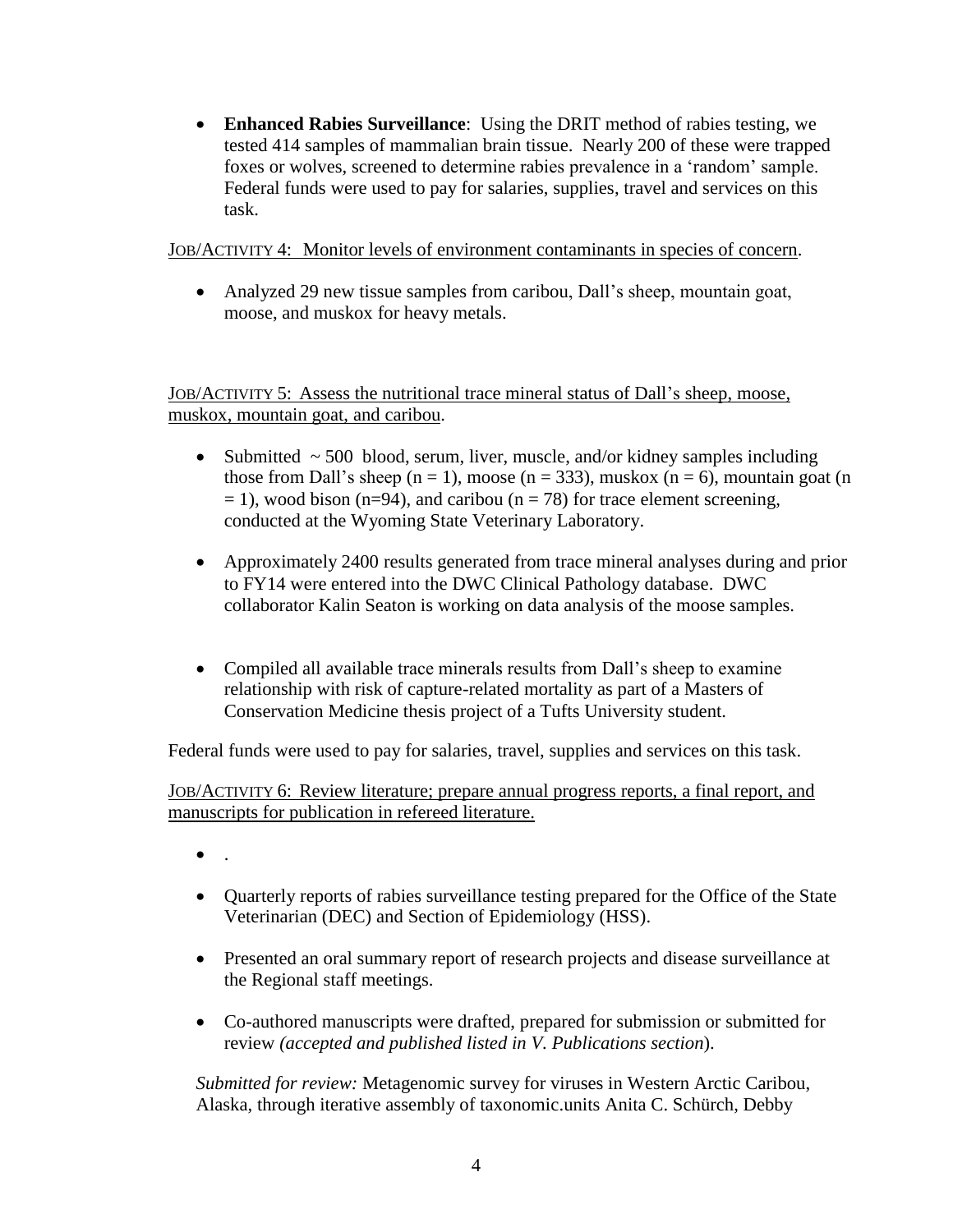Schipper, Maarten A. Bijl, Jim Dau, Kimberlee B. Beckmen, Claudia M.E. Schapendonk, V. Stalin Raj, Albert D. M. E. Osterhaus<sup>1</sup>, Bart L. Haagmans, Morten Tryland and Saskia L. Smits. (accepted PLOS ONE 7/20/2014).

*Submitted for review:* RESTRICTEDEVALUATION OF *TRICHODECTES CANIS* (PHTHIRAPTERA: TRICHODECTIDAE) DETECTION METHODS IN ALASKA GRAY WOLVES. Theresa M. Woldstad, Kimberly N. Dullen, Kris J. Hundertmark, and Kimberlee B. Beckmen . International Journal for Parasitology: Parasites and Wildlife (Open Access accepted August 11, 2014).

*Submitted for review:* Prevalence and Spatio-Temporal Variation of an Alopecia Syndrome in Polar Bears of the Southern Beaufort Sea. Todd Atwood, Elizabeth Peacock, Kathy Burek-Huntington, Valerie Shearn-Bochsler, Barbara Bodenstein, Kimberlee Beckmen, and George Durner. Journal of Wildlife Diseases. (Acceptable with revision Feb 15, 2014).

#### **Co-authored papers and posters presented at meetings:**

Oral presentations by Kimberlee Beckmen at the  $62<sup>nd</sup>$  Annual Conference of the Wildlife Disease Association, Knoxville TN, July 2013. ENHANCED RABIES SURVEILLANCE IN ALASKAN WILDLIFE: DETECTION OF NEW HOST RANGE AND RISKS TO TRAPPERS Kimberlee B. Beckmen<sup>1</sup>, Crawford, Stephanie  $G^1$ , and David R. Sinnett<sup>2</sup>

 $1$ Alaska Department of Fish and Game, Fairbanks, Alaska

<sup>2</sup>U.S. Department of Agriculture, Wildlife Services, Palmer, Alaska

Historically, rabies surveillance in Alaska were limited a public health laboratory evaluation of brain from suspect animals by direct fluorescent antibody (dFA) test typically following exposure to a human or pet. In 2006, the Centers for Disease Control and Prevention (CDC) validated the direct rapid immunohistochemistry test (dRIT) using brain tissue unsuitable for standard techniques. This rapid test doesn't require fluorescent microscopy or opening the skull to retrieve appropriate samples. Beginning in 2011 wildlife agency staff, certified by CDC, utilized dRIT on neurologic tissues of freeranging wildlife obtained as trapper/hunter-killed, found dead, killed in vehicular collisions, culled for management or euthanized. The enhanced surveillance effort evaluated ~1100 specimens representing 18 species. All dRIT positive and 10% of negative tests were verified by CDC. We identified rabies positive cases in 2.9% of red foxes ( $n=467$ ) and 4.0% of arctic foxes ( $n=100$ ) tested with a prevalence of 1.8% among 403 trapper-killed foxes. Additionally, in 2012 we documented the first case of rabies in a wolverine in North America (1 of 42 tested). High specificity and sensitivity was obtained using dRIT on foxes however false positive results were increased in some species (e.g. bats when sampled by needle aspiration). Enhanced surveillance identified the significant risk of rabies transmission to trappers within the fox rabies enzootic region and detected presence in a wolverine (also a trapper target). Continuing to utilize the dRIT for rabies surveillance will enhance our ability to rapidly detect rabies outbreaks and changes in species or geographic distribution.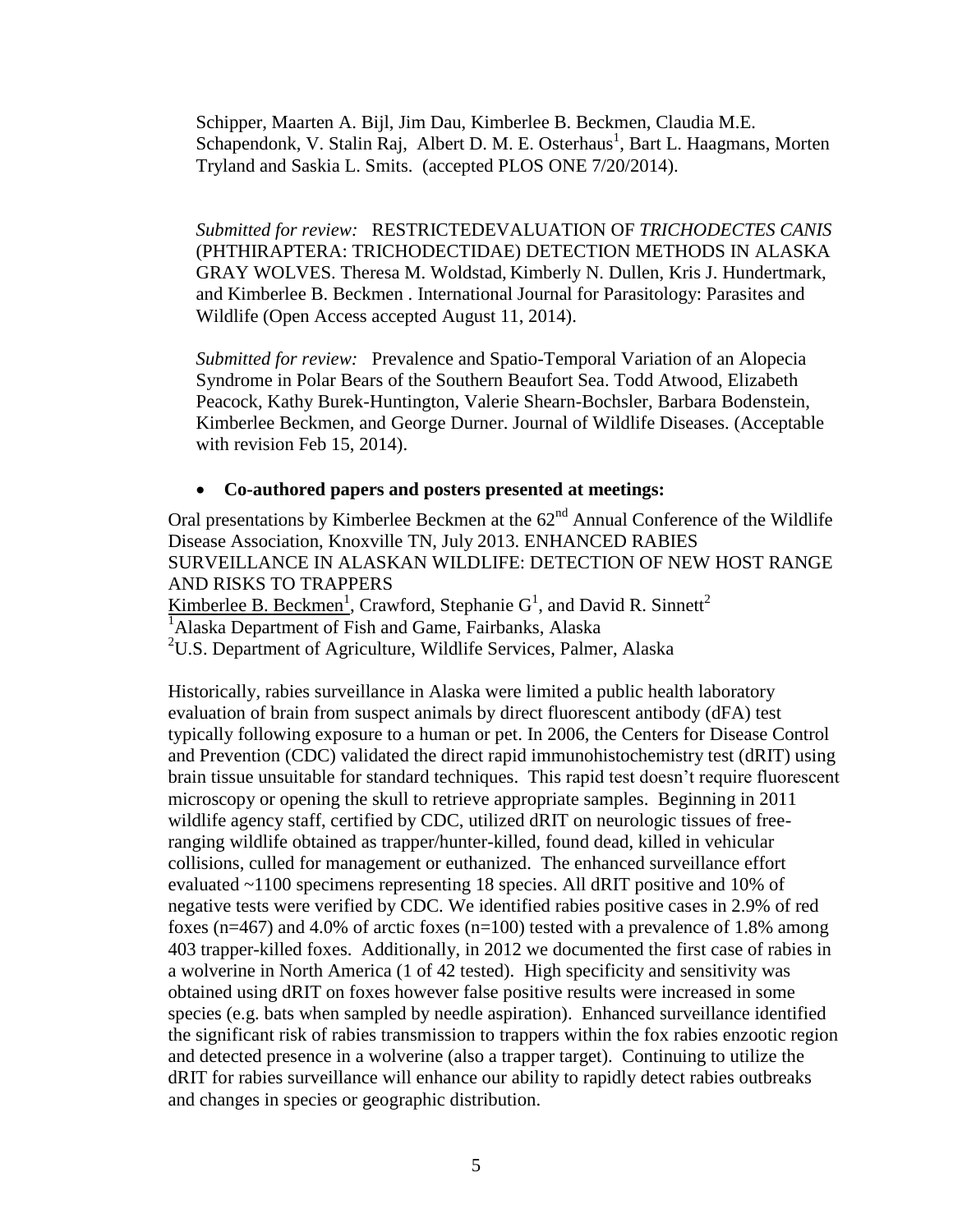#### TASER ELECTRONIC CONTROL DEVICE USE FOR WILDLIFE MANAGEMENT Kimberlee B. Beckmen<sup>1</sup>, and Larry Lewis<sup>2</sup>

<sup>1</sup>Alaska Department of Fish and Game, Fairbanks, Alaska

<sup>2</sup>Alaska Department of Fish and Game, Soldotna, Alaska In some situations, the use of standard techniques to restrain wildlife (e.g. chemical immobilization) or modify their behavior (e.g. hazing with beanbag or rubber projectile, or noisemaker rounds fired from 12GA shotgun), may not be practicable or desirable. Wildlife managers need additional, safe methods provide short term (<1 minute) restraint of animals to allow manipulation (e.g. release from entanglements) as well as more effective hazing. We evaluated the impact and risk of capture myopathy with ECD application on moose compared with a 3 cc Cap-chur explosive dart delivery of chemical capture agents. Body temperature, salivary cortisol, as well as selected blood parameters were used as potential predictors of indicators of trauma, organ damage, or increased risk of capture myopathy. Behavioral responses to ECD and the associated painful stimulus included an immediate flight response after application and a prolonged aversion to human presence. Mean cortisol and lactate concentrations were 3 to 5 times higher with ECD compared to darting but there was no significant difference in body temperature and other parameters. Although we could detect a brief, elevated stress responses greater than with darted, we concluded that a short  $\left($ <1 minute) application ECD was not more likely to induce capture myopathy than darting. While both darting and ECD are painful (the later only during application), the escape/flight behavior and prolonged aversion to human presence to ECD indicates the potential use of this technique as an alternative to destruction of animals that have become food conditioned and/or dangerous to the public.

Oral Presentation by Kimberlee Beckmen at the Alaska TWS Meeting, March 31- April 3, 2014, Anchorage, AK. Evaluation of thiafentanil dosing in mixtures for chemical capture of free-ranging caribou (*Rangifer tarandus granti*)

Marianne Lian<sup>1,2</sup>, Torsten W. Bentzen<sup>2</sup>, Dominic J. Demma and Kimberlee B. Beckmen $2,$ \*

<sup>1</sup>Department of Forestry and Wildlife Management, Faculty of Applied Ecology and Agricultural Sciences, Hedmark University College, Campus Evenstad, NO-2480 Elverum, Norway, <sup>2</sup>Alaska Department of Fish and Game, Division of Wildlife Conservation, 1300 College Road, Fairbanks, AK, 99701, USA, <sup>3</sup>Alaska Department of Fish and Game, Division of Wildlife Conservation, 1800 Glenn Highway, Suite 2, Palmer, AK, 99645, USA.

\*corresponding author: kimberlee.beckmen@alaska.gov

For many years, carfentanil/xylazine (CX) has been the drug combination used for immobilizing free-ranging ungulates in Alaska. However, carfentanil is extremely hazardous for humans. The new drug of choice is expected to be thiafentanil (A-3080), which has a higher safety index. This motivated a drug trial to determine efficacious doses for free-ranging caribou calves (*Rangifer tarandus granti*). Data collected in April 2010, on free-ranging calves darted with thiafentanil/azaperone, suggested the addition of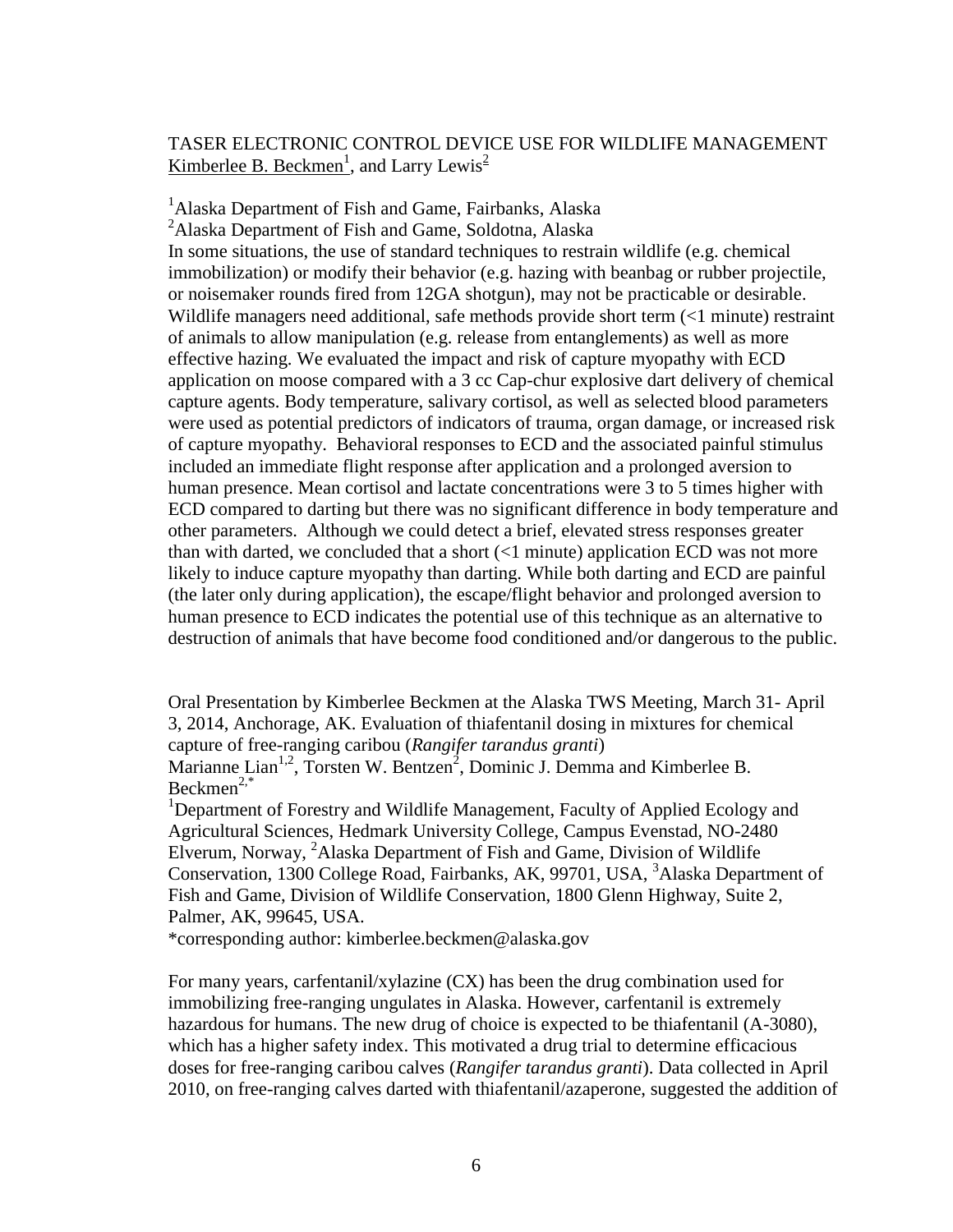a sedative for muscle relaxation. Subsequent trials on captive adult caribou indicated thiafentanil/azaperone/medetomidine provided good levels of immobilization. However, field trials conducted in October 2013 on free-ranging caribou calves, found the combination too potent, causing respiratory arrest and one mortality. The protocol was changed to thiafentanil (5 mg), azaperone (25 mg) and xylazine (20 mg) (TAX), with good results. The mean  $\pm$  SD (range) induction time for TAX was  $3.3\pm1.6$  (2.0 - 7.0) minutes vs  $2.8\pm1.5$  (1.5-5.2) for CX. To further compare TAX with the previous CX protocol, a physiological evaluation was performed on 5 animals immobilized on CX and 8 animals on TAX. Arterial blood was collected after induction, and again after 10 minutes of nasal  $O_2$  supplement (1 L/min). Both groups had a significant ( $P < 0.001$ ) increase in Pa $O_2$  after oxygen treatment. However, only the CX group had a significant  $(P = 0.019)$  increase in PaCO<sub>2</sub>, suggesting better ventilation in the TAX group. Based on our results, we found that TAX proved to be a safe and efficient drug protocol for freeranging caribou calves.

Poster presentation by Hilary Schwafel at the Alaska TWS Meeting, March 31- April 3, 2014, Anchorage, AK. Assessment of Selenium Status and Susceptibility to Capture Mortality in Five Populations of Dall's Sheep. Hilary Schwafel and Kimberlee Beckmen. Abstract: Dall's sheep (*Ovis dalli dalli*) inhabit areas in Alaska with low nutrient availability and may be susceptible to trace mineral imbalances negatively impacting their health. Adequate selenium and antioxidant activity may play a role in preventing capture myopathy and reducing subsequent mortality. Blood samples were collected from five populations Dall's sheep over seven years. Mortality within 30 days of capture was compared to blood selenium concentration in ewes. The White Mountains population experienced a higher rate of mortality associated with capture compared to other populations. Modeling analysis via QAICc suggested that lower blood selenium concentration was associated with a higher risk of capture mortality in White Mountain ewes ( $R^2$  = 0.30, p = 0.055). A sharply increased risk of capture mortality was associated with a blood selenium concentration at or below 0.2 ppm, suggesting that this may be the adequacy threshold in White Mountain ewes. This blood selenium concentration falls within the range considered adequate for domestic sheep. There was also significant difference in blood selenium concentration between herds ( $p < 0.0001$ ,  $R^2 = 0.53$ , AICc = -73.35), but blood selenium concentration did not predict capture mortality across all herds (p = 0.11,  $R^2$  = 0.09). This suggests that some populations of Dall's sheep may be at greater risk than others of capture mortality influenced by low blood selenium. Sheep supplemented at capture with vitamin E and selenium are probably less likely to suffer from capture myopathy and mortality.

Poster Presentation by Ingebjørg H. Nymo at the 66<sup>th</sup> Brucellosis Research Conference and Conference of Research Workers in Animal Diseases, Decemeber 2014, Chicago IL Spatio-temporal trends in prevalence of anti-*Brucella* antibodies in barren-ground caribou (*Rangifer tarandus granti*) in Alaska – an example of enzootic equilibrium

Kimberlee Beckmen<sup>1</sup>, Ingebjørg H. Nymo<sup>2,4,5</sup>, Morten Tryland<sup>2,4</sup>, Kjetil Åsbakk<sup>2,4</sup>, Anett K. Larsen<sup>2,4</sup>, Jacques Godfroid<sup>2,4</sup>, Jim Dau<sup>1</sup>, Rolf Rødven<sup>3,4</sup>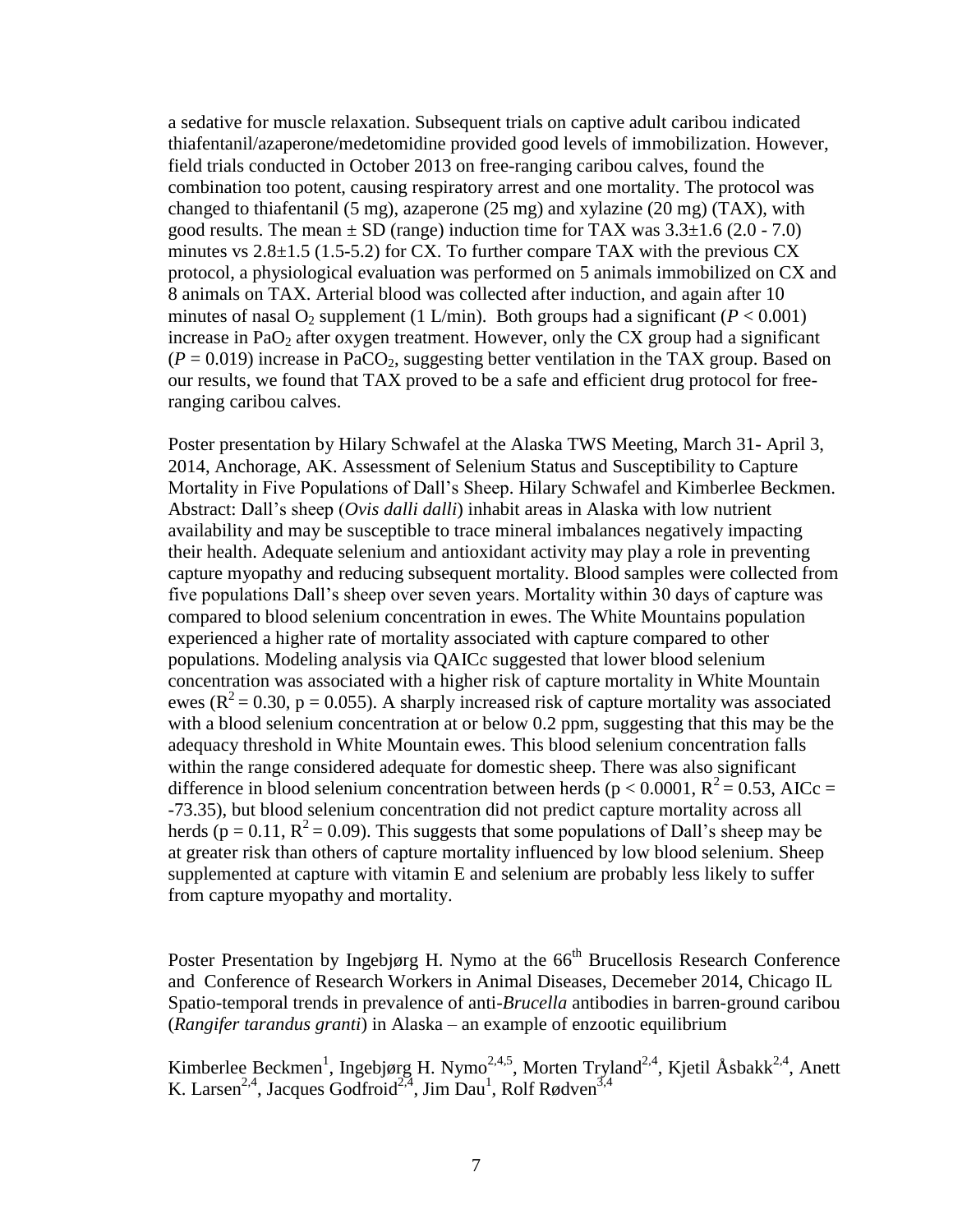<sup>1</sup>Alaska Department of Fish and Game, Fairbanks, Alaska. <sup>2</sup> Section of Arctic Veterinary Medicine, Norwegian School of Veterinary Science, Tromsø, Norway.  $3Bioforsk -$ Norwegian Institute of Agricultural and Environmental Research, Tromsø, Norway. <sup>4</sup>Member of the Fram Centre – High North Research Centre for Climate and the Environment, Tromsø, Norway. <sup>5</sup>Corresponding author:  $\frac{ingebig,nymo@nvh.no}{inge}$  / +47 77 66 54 00 / +47 918 38 421.

Alaska has approximately 750 000 barren-ground caribou (*Rangifer tarandus granti*) distributed in 32 herds. Semi-domesticated reindeer (*Rangifer tarandus tarandus*) were first introduced to North America from Siberia in 1891. Though free-ranging descendants of these once numbered over 20 000, only remnant managed herds of less than 8000 remain on the Seward Peninsula and fewer than 3000 are unmanaged on remote islands. *Brucella suis* biovar 4, the causative agent of brucellosis in *Rangifer tarandus* spp., may cause bursitis, orchitis, epididymitis, retained placenta, metritis, abortions, and abscesses. Vaccination of semi-domesticated reindeer on the Seward Peninsula against brucellosis started in the mid-1980's reducing the disease prevalence among some herds. Brucellosis in *Rangifer tarandus* sp. may pose a zoonotic risk.

In this study we analysed the spatio-temporal trends in *Brucella* seroprevalence from 11 different caribou herds in a long-term record (1975-2010). Blood samples were collected in serum separator evacuated tubes from the jugular or cephalic vein of caribou during live capture/release activities. Serum was stored frozen  $(-50 \text{ to } -80^\circ \text{C})$ .

The overall pattern in all herds but one was a low seroprevalence (average 1.2 %). The Western Arctic Herd was unique because of a marked decline from 23 to 3 % in seroprevalence in the investigated period (logistic regression estimate of slope,  $95\%$  CI = [-0.09, -0.04]). In the Western Arctic Herd, seropositives were found only among individuals older than 23 months of age. Analysis of a sub-sample of individuals being tested by several tests showed good coherence between the various tests. Likewise, the results from an indirect ELISA recently validated as a sensitive and specific method for the detection of anti-*Brucella* antibodies in reindeer and caribou were in coherence with former testing (Cohen's Kappa =  $0.66$ ,  $95\%$  CI = [0.49, 0.81]).

The Western Arctic Herd home range overlaps with semi-domesticated reindeer on the Seward Peninsula. While the semi-domesticated reindeer could have been a source of introduction of *B. suis* biovar 4 into the Western Arctic Herd earlier, efficient treatment of the semi-domesticated reindeer may have reduced the caribou exposure rate. Stochastic severe declines in caribou herd populations leading to reduced animals densities and thus less exposure on the calving grounds possibly reduced transmission between caribou. Alternative reasons for the declining seroprevalence in the Western Arctic Herd may exist, and warrants further investigation. The severe decline in *Brucella* seroprevalence in the Western Arctic Herd, however, may indicate a herd reaching an enzootic equilibrium in brucellosis prevalence, to the same level as the other arctic caribou herds.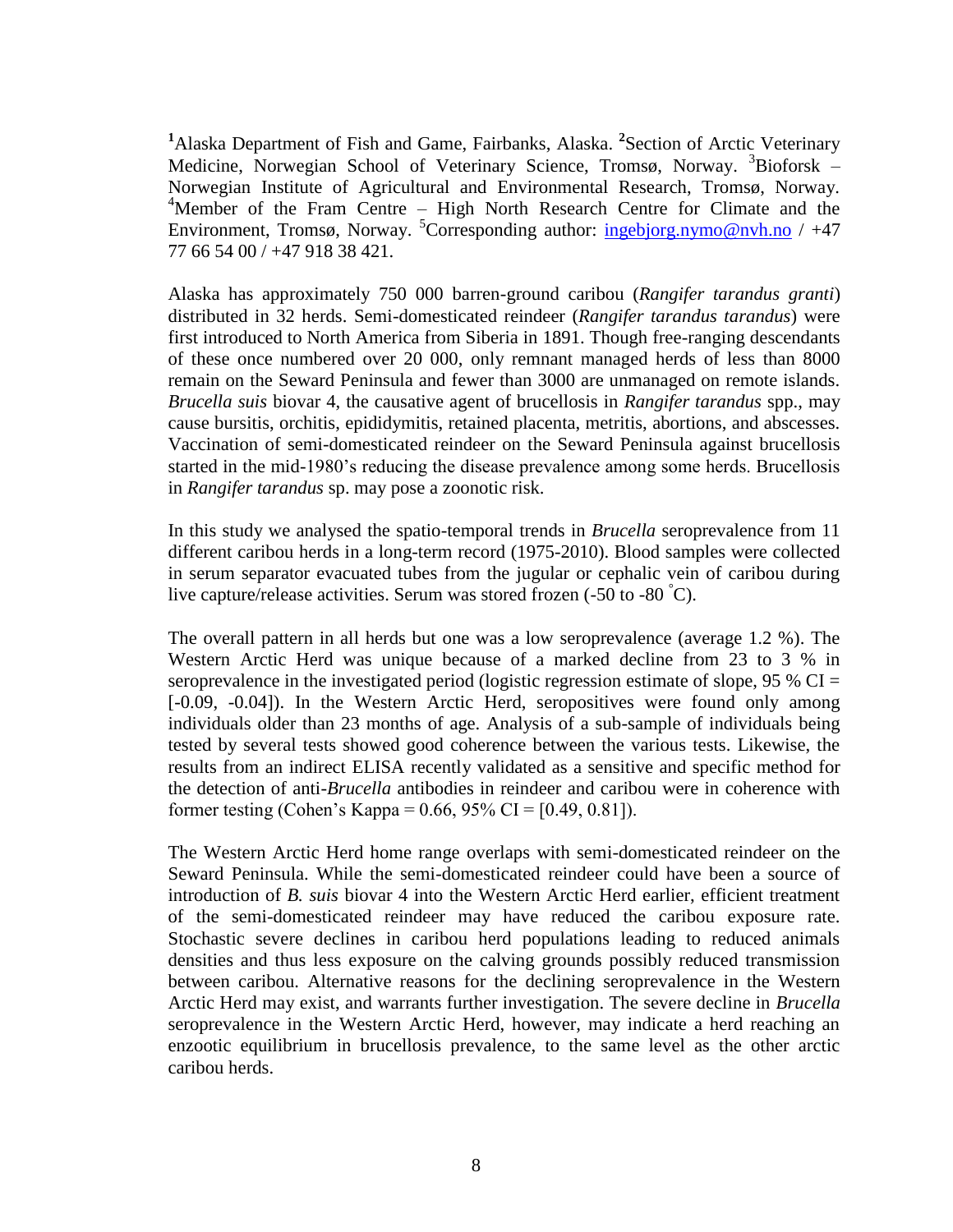Poster presentation at the Invasive Species Conference, November 5-7, 2013, Fairbanks AK.

MASS MORTALITY EVENT OF MOOSE FROM CONSUMPTION OF TOXIC ORNAMENTALS

Kimberlee Beckmen<sup>1</sup>, Stephanie Sell<sup>1</sup>, Jessy Coltrane<sup>1</sup>, Kathy Burek Huntington<sup>2</sup>, and Merl Raisbeck $3$ 

1Alaska Dept. of Fish & Game, Fairbanks and Anchorage AK 2Alaska Veterinary Pathology Services, Eagle River AK 3Wyoming Veterinary Diagnostic Laboratory, Laramie WY

## ABSTRACT

From January 2 to Feb 7 2011, three moose calves were found dead in a residential neighborhood of Anchorage. Just prior to death, apparently healthy moose were observed browsing on ornamental shrubs, staggered away and fell over dead. A carcass that was necropsied within a few hours of death had an overpowering odor of bitter almond classically associated with cyanide. Toxicologic analysis of liver, muscle, rumen content and plants that had been browsed determined that all three calves had died from cyanide toxicosis from the consumption of *Prunus spp.* (European bird cherry, Mayday or chokecherry). In addition, the third calf had consumed an extremely toxic *Taxus sp.* (Yew) with fatal concentrations of taxine B in the rumen. These three plus an single case in 2006 in the same area are the only documented cases of cyanide toxicosis from chokecherry consumption in moose. The only other documented yew poisoning in moose is reported from Norway in 2008. Typically, freezing causes cyanogenic glycosides to accumulate in the buds of chokecherry trees. The toxin builds up immediately after a freeze, but then dissipates within days. When the buds are chewed and swallowed, they react with chemicals in the rumen to release cyanide gas which can kill in minutes. A midwinter poisoning at this latitude is extremely unexpected. Yew, an evergreen, are toxic year round do both ruminants and monogastrics. Urban sprawl, invasive *Prunus sp*., climate change and increased awareness are expected to increase the number of cases detected.

Federal funds were used to support salary and expenses this task.

JOB/ACTIVITY 7: Perform duties of the attending veterinarian.

- Provided advice, consultation, and services to Division staff related to wildlife capture, disease, mortality, euthanasia, and zoonotic disease risk/diagnosis.
	- Conducted a 4-day course in Chemical Immobilization of Wildlife for DWC staff (27 participants) during February 2014.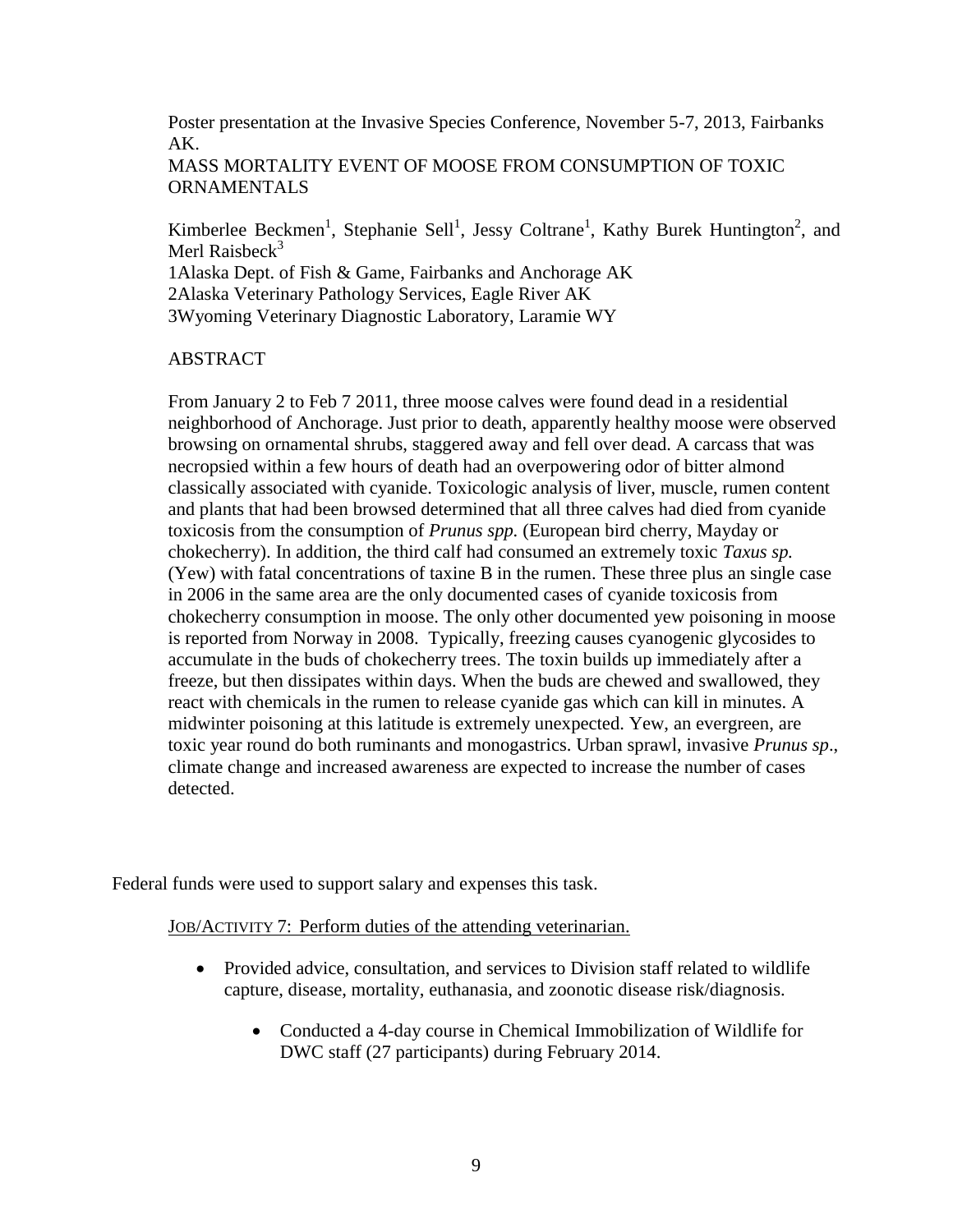- Provided multiple training seminars in Animal Welfare Policy, Wildlife Diseases and Parasite, Answering public and staff inquiries about wildlife disease and parasites, and Handling of Controlled Substances. Updated training and informational materials on the Sharepoint website.
- Prepared capture and sampling supplies for ~12 capture events (including moose and caribou) and supported 42 personnel days to assisting biologists with captures and/or sample collection.
- Provided veterinary care and advice for husbandry for the captive animals at the Moose Research Center, Palmer moose and caribou facility and the Alaska Wildlife Conservation Center.
- o Provide veterinary capture drugs/supplies to Division staff.
	- Coordinated and completed 6 veterinary drug/supply orders for Divisional staff and dispensed drugs/supplies throughout year.
	- Conducted annual controlled substances inventory (~1100 individual vials of drugs) involving DWC staff that have been dispensed drugs ( $n = -120$ staff) throughout the state ( $n = 23$  area offices).
	- Throughout the year, order and dispense drugs/supplies  $(> 2000$  individual items), receive and process controlled substance use reports and individual capture records, and empty/partial vials for destruction.
	- All data related to controlled substance procurement, dispensing, and use are entered into a drug tracking database.
- o Address public concerns about wildlife disease, parasites, and lesions in game meat, zoonotic diseases, and animal welfare. Attended to on a case by case basis (walk-ins, phone calls, e-mails, and public information requests).
- o Continued to review staff training and supply preparations for responding to wildlife caused human morbidity and mortalities.
- o Performed the duties of the Attending Veterinarian for the DWC Animal Care and Use Committee. Provided training to new staff on the Animal Welfare Policy. Consulted on the development of new protocols, reviewed protocols submitted to the committee. Conducted research facility inspections. Responded to DWC personnel calls and reports of capture related morbidities and mortalities.

Federal funds were used to pay for salaries, supplies and services on this task.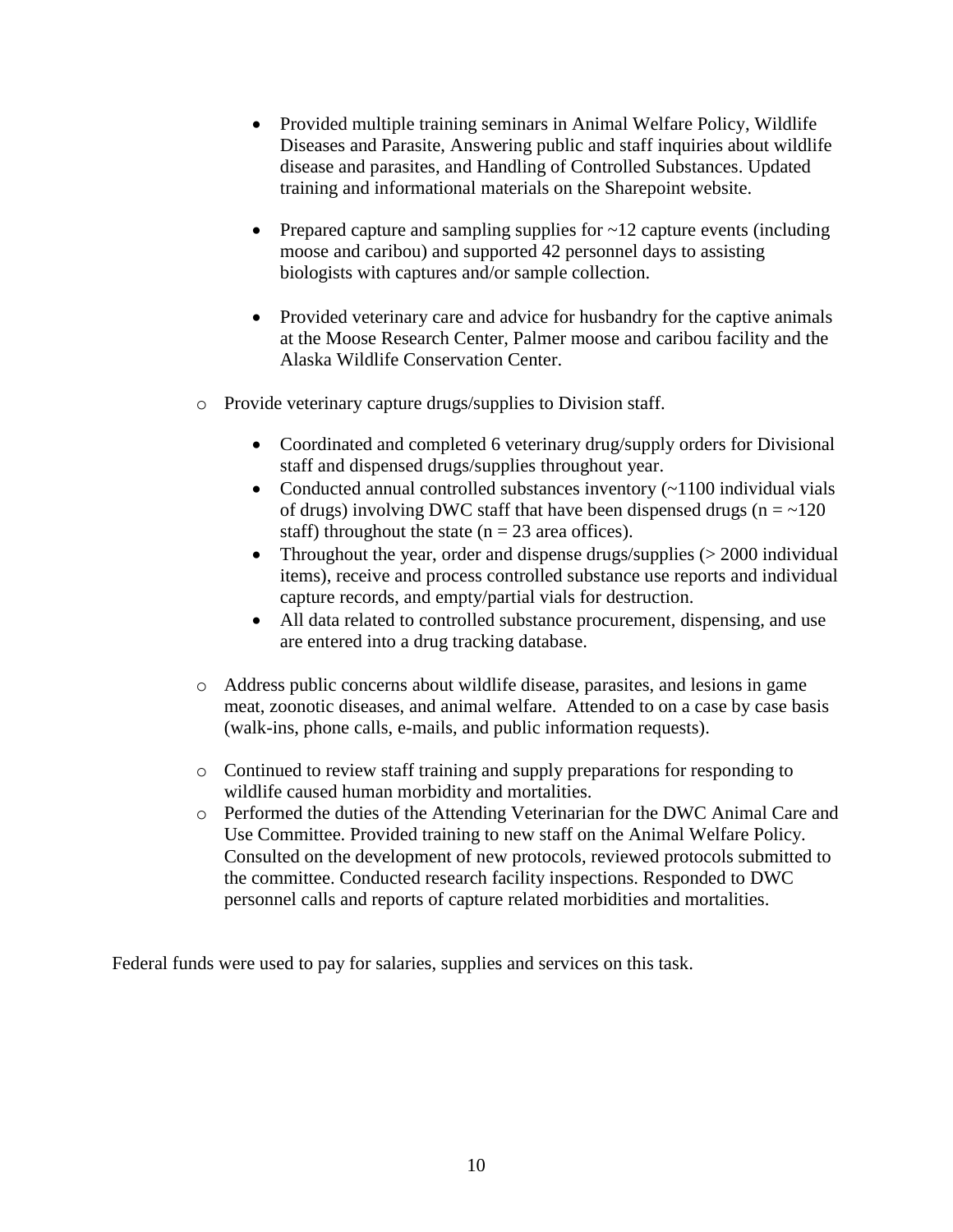## **III. COSTS INCURRED DURING THIS SEGMENT**

**Not applicable**

#### **IV. SIGNIFICANT DEVIATIONS AND/OR ADDITIONAL FEDERAL AID-FUNDED WORK NOT DESCRIBED ABOVE THAT WAS ACCOMPLISHED ON THIS PROJECT DURING THIS SEGMENT PERIOD**

- Frequent monitoring of wildlife disease related reports via the internet and electronic newsletter as well as notifications of outbreaks were conducted. In addition, meetings (phone as well as in person) related to urgent zoonotic, human health or agricultural disease issues were attended.
	- o Monitor Promed and Wildlife Health Alerts listservs for disease outbreaks and infectious disease discoveries pertinent to Alaskan wildlife and zoonotic disease risks or introductions of exotic (non-endemic) disease. Alert or report pertinent issues to DWC staff via an email list.
	- o Participate as a member of the Wildlife Health Committee of AFWA, WAFWA, the Alaska One Health Group and other subcommittees related to wildlife health and zoonotic disease. Report pertinent issues to DWC staff.
- K. Beckmen attended the USDA Foreign Animal Disease Diagnostician training, Jan 27-Feb 2014, : Plum Island New York.
- $\bullet$ ,

Federal funds were used to pay for salaries, supplies, services, and some travel costs for this work.

## **V. PUBLICATIONS**

1. *Published (Appendix 1):* McGrew, Ashley K., Lora R. Ballweber, Sara K. Moses, Craig A. Stricker, Kimberlee B. Beckmen, Mo D. Salman, and Todd M. O'Hara . 2004 **Mercury in gray wolves (***Canis lupus***) in Alaska: Increased exposure through consumption of marine prey.** Science of the Total Environment 468-469 (609-613).

*Published (Appendix 2):* Nadler, Steven A., Eugene T. Lyons, Christopher Pagan, Derek Hyman, Edwin E. Lewis, Kimberlee Beckmen, Cameron Bell, Aurelie Castinel, Robert L. DeLong, Padraig J. Duignan, Cher Farinpour, Kathey Burek Huntington, Thijs Kuiken, Diana Morgades, Soraya Naem, Richard Norman, Corwin Parker, Paul Ramos, Terry R. Spraker, and Bárbara Berón-Vera. 2013. **Molecular Systematics of Pinniped Hookworms: Species Delimitation, Host Associations, and Host-Induced Morphometric Variation.** International Journal for Parasitology 43:1119-1132.